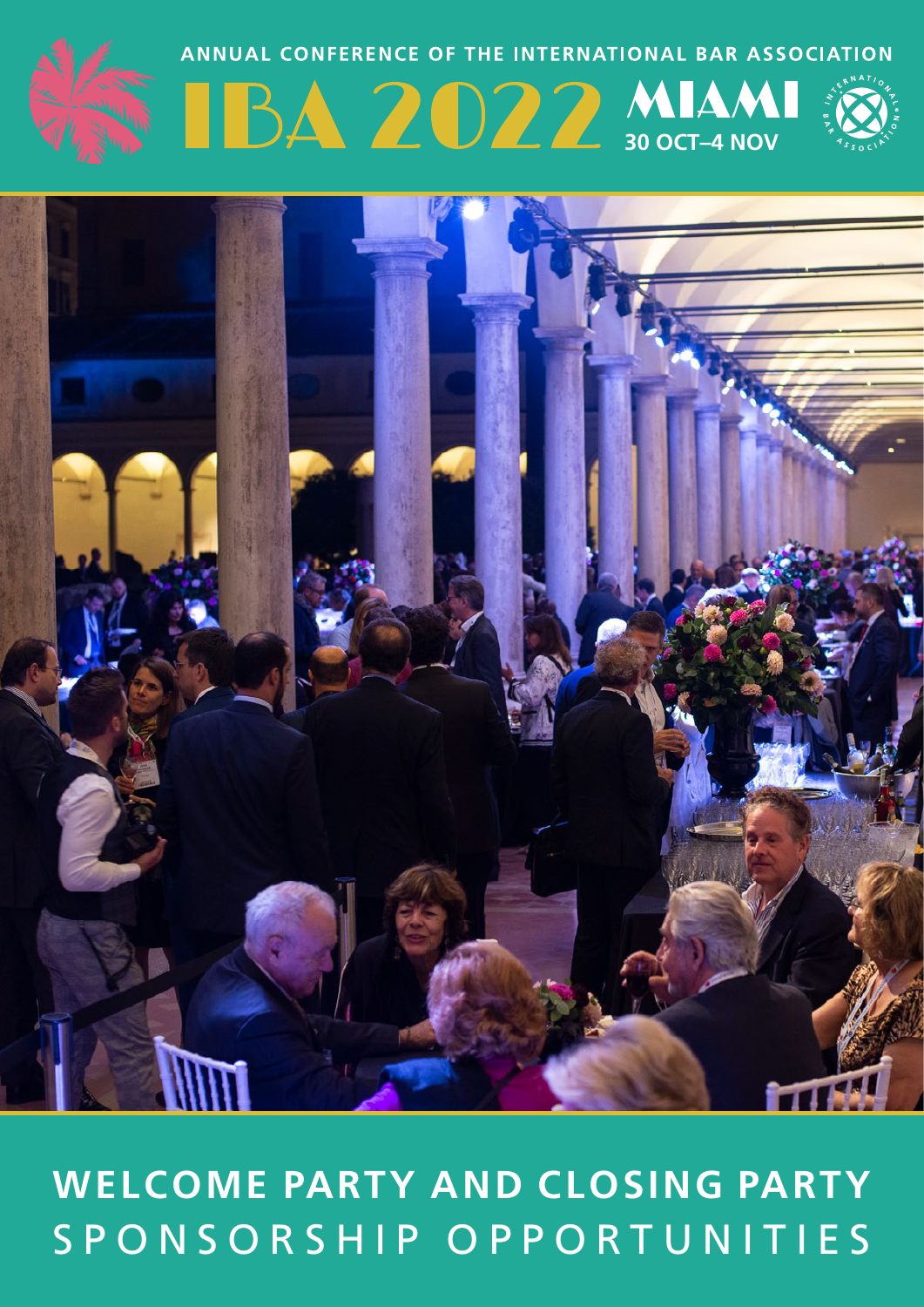# **WELCOME PARTY AND CLOSING PARTY SPONSORSHIP OPPORTUNITIES**



# **ALL SPONSORSHIP OPPORTUNITIES ARE NON-EXCLUSIVE AND NON-NEGOTIABLE**

|                                                                                                                                                                                                                                                                                                                                                                                                                                                                                                                                                                     | <b>Welcome party</b> | <b>Closing party</b> |
|---------------------------------------------------------------------------------------------------------------------------------------------------------------------------------------------------------------------------------------------------------------------------------------------------------------------------------------------------------------------------------------------------------------------------------------------------------------------------------------------------------------------------------------------------------------------|----------------------|----------------------|
| Cost                                                                                                                                                                                                                                                                                                                                                                                                                                                                                                                                                                | £13,000              | £10,000              |
| Complimentary delegate passes. (Delegate passes<br>given away as part of an exhibitor sponsorship<br>agreement, cannot be used by speakers, panellists,<br>Chairs or Co-Chairs, members of the press or<br>adjudicators. Complimentary delegate passes can<br>only be used by a representative of the sponsoring<br>company in their capacity as a delegate. They cannot<br>be exchanged between colleagues once registered.<br>Registration of complimentary delegate passes must be<br>completed no later than 21 days prior to conference<br>commencement date). | Four $(4)$           | Three (3)            |
| Complimentary ticket to sponsored social function,<br>assigned to the holder of the complimentary<br>delegate pass, non-transferrable.                                                                                                                                                                                                                                                                                                                                                                                                                              | Four $(4)$           | Three (3)            |
| Sponsor logo and link on conference website next<br>to sponsored social function                                                                                                                                                                                                                                                                                                                                                                                                                                                                                    | <b>YES</b>           | <b>YES</b>           |
| Sponsor logo and link under 'Our sponsors' page<br>on conference website                                                                                                                                                                                                                                                                                                                                                                                                                                                                                            | <b>YES</b>           | <b>YES</b>           |
| Sponsor logo on signage at Welcome party                                                                                                                                                                                                                                                                                                                                                                                                                                                                                                                            | <b>YES</b>           | <b>YES</b>           |
| Sponsor logo in Opening Ceremony brochure                                                                                                                                                                                                                                                                                                                                                                                                                                                                                                                           | <b>YES</b>           |                      |
| Sponsor logo on signage outside Opening<br>Ceremony                                                                                                                                                                                                                                                                                                                                                                                                                                                                                                                 | YES                  |                      |
| Sponsor logo on holding slides in all session rooms                                                                                                                                                                                                                                                                                                                                                                                                                                                                                                                 | <b>YES</b>           | <b>YES</b>           |
| IBA email, with sponsor logo, sent to all registered<br>delegates one week before conference, promoting<br>sponsors                                                                                                                                                                                                                                                                                                                                                                                                                                                 | <b>YES</b>           | <b>YES</b>           |
| IBA email, with sponsor logo, sent to all registered<br>delegates one week after conference, thanking<br>sponsors                                                                                                                                                                                                                                                                                                                                                                                                                                                   | <b>YES</b>           |                      |



**[CLICK HERE](http://www.int-bar.org/Conferences/Registration/Booking/Index.cfm?uid=10E99B97-EDB3-4E77-AB26-A056A8B602E2&bookingUid=89580E0B-9296-465D-A983-3CC0FEE685F8) TO BOOK**